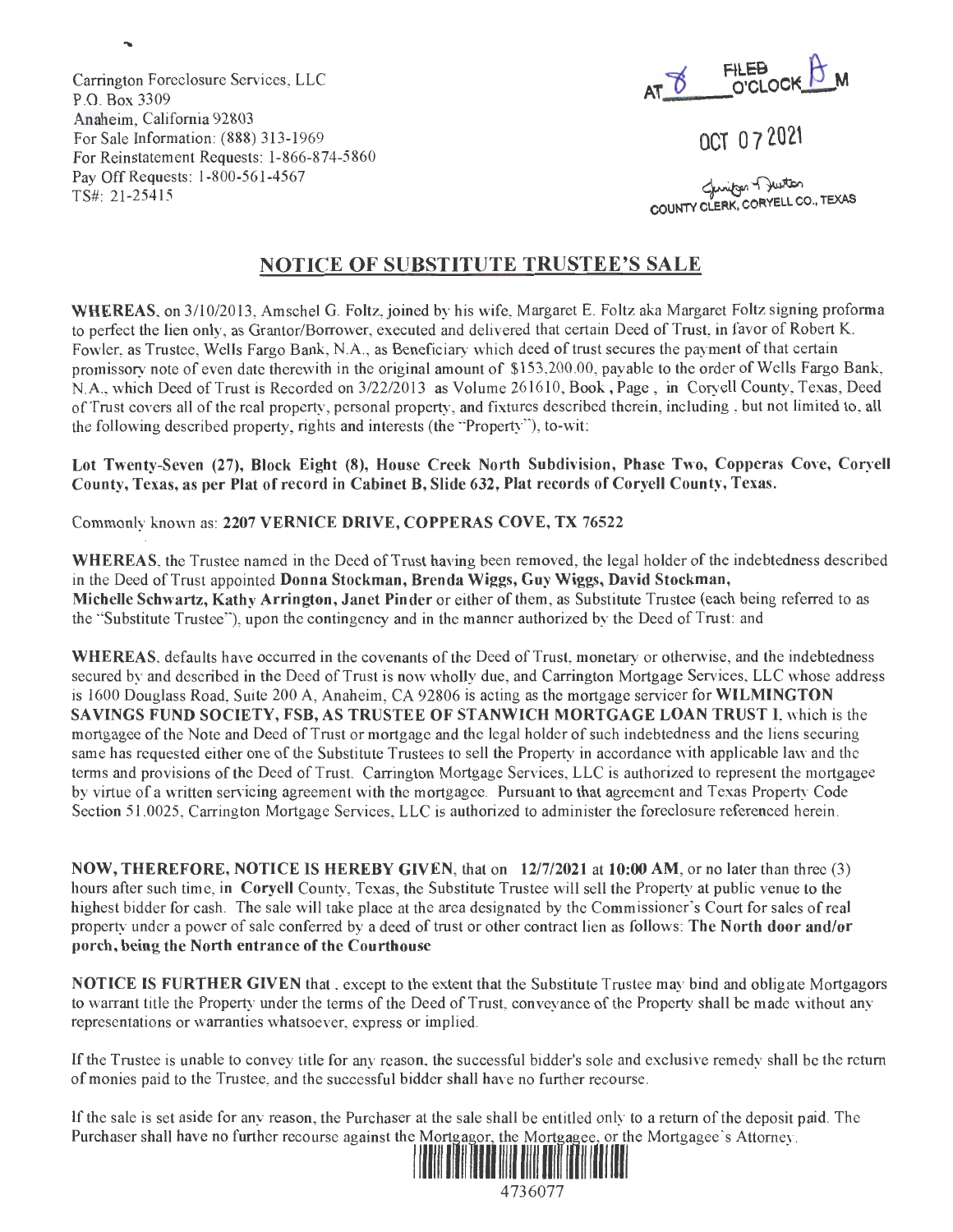### **ASSERT AND PROTECT YOUR RIGHTS AS A MEMBER OF THE ARMED FORCES OF THE UNITED STATES. IF YOU ARE OR YOUR SPOUSE IS SERVING ON ACTIVE MILITARY DUTY, INCLUDING ACTIVE MILITARY DUTY AS A MEMBER OF THE TEXAS NATIONAL GUARD OR THE NATIONAL GUARD OF ANOTHER STATE OR AS A MEMBER OF A RESERVE COMPONENT OF THE ARMED FORCES OF THE UNITED STATES, PLEASE SEND WRITTEN NOTICE OF THE ACTIVE DUTY MILITARY SERVICE TO THE SENDER OF THIS NOTICE IMMEDIATELY.**

**THIS INSTRUMENT APPOINTS THE SUBSTITUTE TRUSTEE(S) IDENTIFIED TO SELL THE PROPERTY DESCRIBED IN THE SECURITY INSTRUMENT IDENTIFIED IN THIS NOTICE OF SALE THE PERSON**  SIGNING THIS NOTICE IS THE ATTORNEY OR AUTHORIZED AGENT OF THE MORTGAGEE OR **MORTGAGE SERVICER.** 

WITNESS, my hand this 10/1/2021

 $\epsilon$  is a set of  $\mathcal{P}$ 

WITNESS, my hand this  $[0 - 1 - 2]$ 

Monica Sandoval

By: Monica Sandoval, Trustee Sale Specialist, Team Lead Carrington Foreclosure Services, LLC as authorized agent for Mortgagee or Mortgage Servicer 1500 South Douglass Road, Suite 150 Anaheim, CA 92806

By: Substitute Trustee(s) Donna Stockman, Brenda Wiggs, Guy Wiggs, David Stockman, Michelle Schwartz, Kathy Arrington, Janet Pinder C/O Carrington Foreclosure Services, LLC 1500 South Douglass Road, Suite 150 Anaheim, CA 92806

*THIS IS AN ATTEMPT TO COLLECT A DEBT AND ANY INFORMATION OBTAINED WILL BE USED FOR THAT PURPOSE.*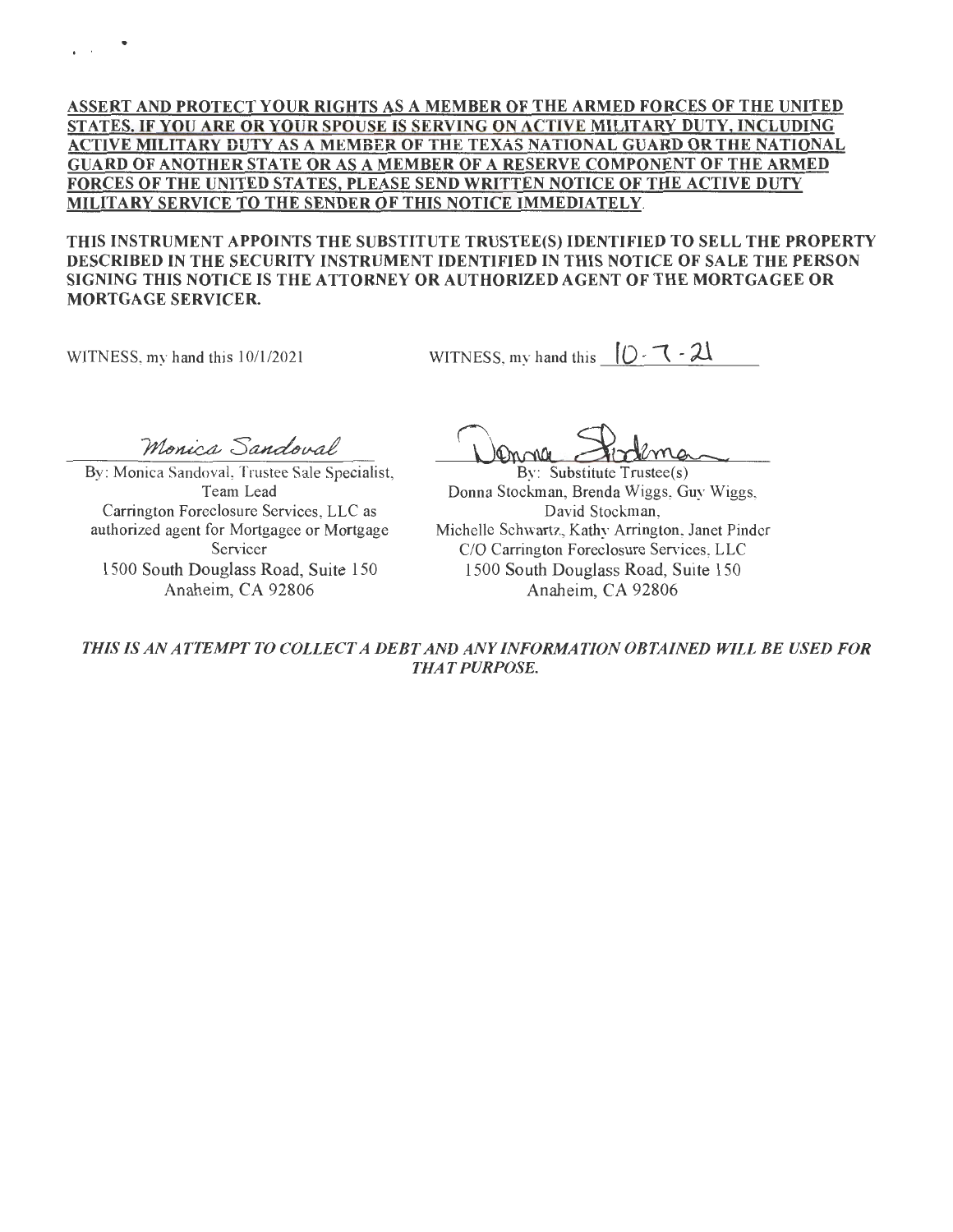Carrington Foreclosure Services, LLC P.O. Box 3309 Anaheim, California 92803 For Sale Information: (888) 313-1969 For Reinstatement Requests: 1-866-874-5860 Pay Off Requests: 1-800-561-4567 TS#: 21 -25438

**AT 'D**   $MLEU$  ,  $M$  **I O** CLOCK **T** 

OCT O 7 2021

gunitor of Jevitor<br>COUNTY CLERK, CORYELL CO., TEXAS

## **NOTICE OF SUBSTITUTE TRUSTEE'S SALE**

**WHEREAS,** on 6/28/2005, David A. Hall, a married person joined herein by Jaime A Hall, as Grantor/Borrower, executed and delivered that certain Deed of Trust, in favor of David Barnard, as Trustee, MORTGAGE ELECTRONIC REGISTRATION SYSTEMS, INC. ("MERS") AS BENEFICIARY, AS NOMINEE FOR National Bank, as Beneficiary which deed of trust secures the payment of that certain promissory note of even date therewith in the original amount of \$39,677.00, payable to the order of MORTGAGE ELECTRONIC REGISTRATION SYSTEMS, INC. ("MERS") AS BENEFICIARY, AS NOMINEE FOR National Bank, which Deed of Trust is Recorded on 7/15/2005 as Volume 184603, Book, Page, in Coryell County, Texas, Deed of Trust covers all of the real property, personal property, and fixtures described therein, including , but not limited to, all the following described property, rights and interests (the "Property"), to-wit;

**Lot Six (6), Block Three (3), Valley View Add., Copperas Cove, Coryell County, Texas, as per plat of record in Volume 1, Page 55, Plat Records of Coryell County, Texas, reference to which is hereby made for all purposes.** 

Commonly known as: **702 S 13TH STREET, COPPERAS COVE, TX 76522** 

**WHEREAS,** the Trustee named in the Deed of Trust having been removed, the legal holder of the indebtedness described in the Deed of Trust appointed **Donna Stockman, Brenda Wiggs, Guy Wiggs, David Stockman, Michelle Schwartz, Kathy Arrington, Janet Pinder, Maryna Danielian, Kristopher Holub, Aarti Patel, Stacey Sanders, Amy Ortiz, Garrett Sanders, Dylan Ruiz, David Ackel, Violet Nunez, Erika Aguirre, Beatriz Sanchez, Sara Edgington, Donna Stockman, Brenda Wiggs, Guy Wiggs, David Stockman, Maryna Danielian, Kristopher Holub, Aarti Patel, Stacey Sanders, Amy Ortiz, Garrett Sanders, Dylan Ruiz, David Ackel, Violet Nunez, Erika Aguirre, Beatriz Sanchez, Sara Edgington, Donna Stockman, Brenda Wiggs, Guy Wiggs, David Stockman** 

or either of them, as Substitute Trustee (each being referred to as the "Substitute Trustee"), upon the contingency and in the manner authorized by the Deed of Trust: and

**WHEREAS,** defaults have occurred in the covenants of the Deed of Trust, monetary or otherwise, and the indebtedness secured by and described in the Deed of Trust is now wholly due, and Carrington Mortgage Services, LLC whose address is 1600 Douglass Road, Suite 200 A, Anaheim, CA 92806 is acting as the mortgage servicer for **WILMINGTON SAVINGS FUND SOCIETY, FSB, AS TRUSTEE OF STANWICH MORTGAGE LOAN TRUST** I, which is the mortgagee of the Note and Deed of Trust or mortgage and the legal holder of such indebtedness and the liens securing same has requested either one of the Substitute Trustees to sell the Property in accordance with applicable law and the terms and provisions of the Deed of Trust. Carrington Mortgage Services, LLC is authorized to represent the mortgagee by virtue of a written servicing agreement with the mortgagee. Pursuant to that agreement and Texas Property Code Section 51. 0025, Carrington Mortgage Services, LLC is authorized to administer the foreclosure referenced herein.

**NOW, THEREFORE, NOTICE IS HEREBY GIVEN,** that on **12/7/2021** at **10:00 AM,** or no later than three (3) hours after such time, in **Coryell** County, Texas, the Substitute Trustee will sell the Property at public venue to the highest bidder for cash. The sale will take place at the area designated by the Commissioner's Court for sales of real property under a power of sale conferred by a deed of trust or other contract lien as follows: **THE NORTH DOOR AND/ OR PORCH** , **BEING THE NORTH ENTRANCE OF THE COURTHOUSE Coryell County Courthouse, 620 East Main Street, Gatesville, TX 76528** 

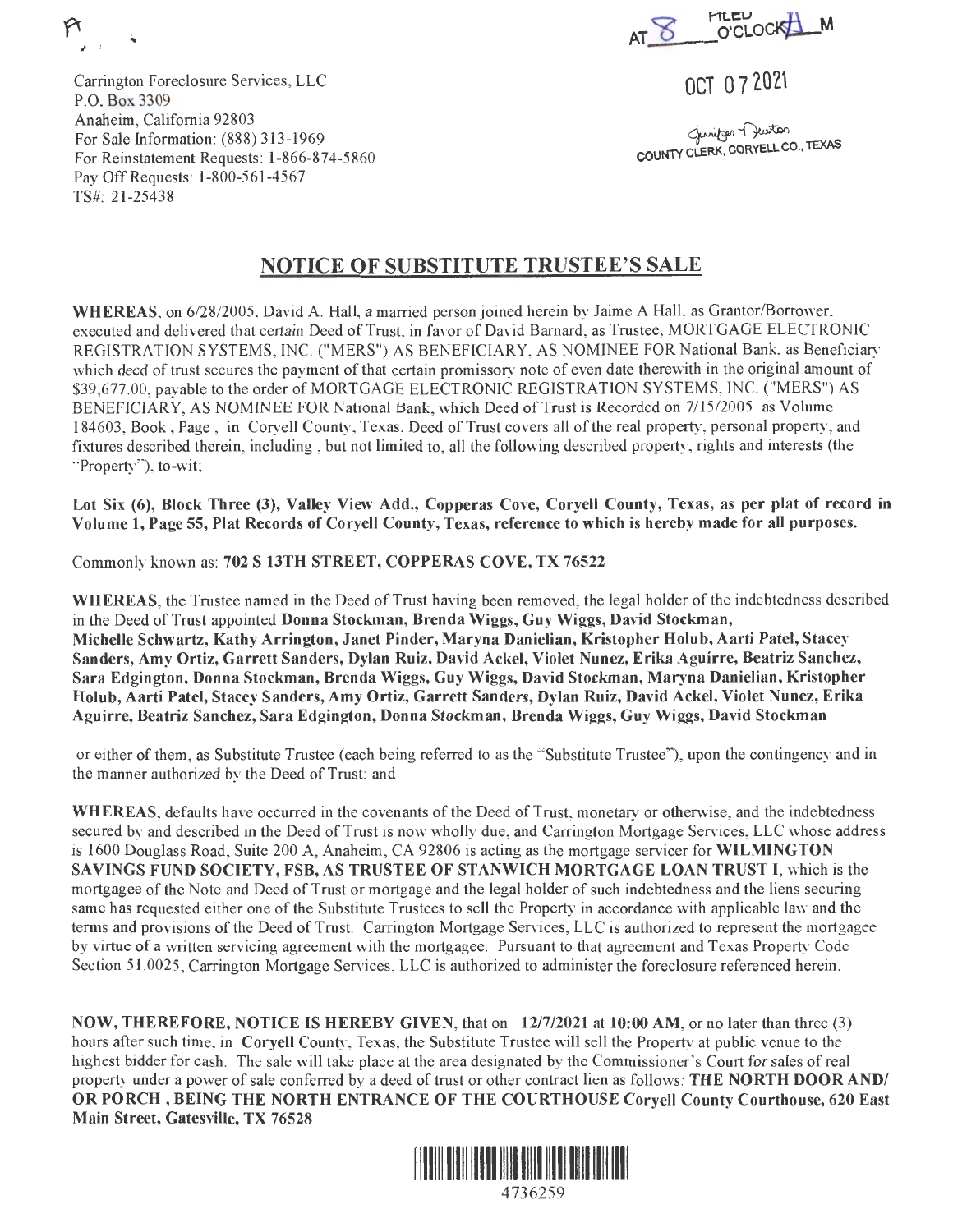**}i** <sup>J</sup>

**NOTICE IS FURTHER GIVEN** that , except to the extent that the Substitute Trustee may bind and obligate Mortgagors to warrant title the Property under the terms of the Deed of Trust, conveyance of the Property shall be made without any representations or warranties whatsoever, express or implied.

If the Trustee is unable to convey title for any reason, the successful bidder's sole and exclusive remedy shall be the return of monies paid to the Trustee, and the successful bidder shall have no further recourse.

If the sale is set aside for any reason, the Purchaser at the sale shall be entitled only to a return of the deposit paid. The Purchaser shall have no further recourse against the Mortgagor, the Mortgagee, or the Mortgagee's Attorney.

### **ASSERT AND PROTECT YOUR RIGHTS AS A MEMBER OF THE ARMED FORCES OF THE UNITED STATES. IF YOU ARE OR YOUR SPOUSE IS SERVING ON ACTIVE MILITARY DUTY, INCLUDING ACTIVE MILITARY DUTY AS A MEMBER OF THE TEXAS NATIONAL GUARD OR THE NATIONAL GUARD OF ANOTHER STATE OR AS A MEMBER OF A RESERVE COMPONENT OF THE ARMED FORCES OF THE UNITED STATES, PLEASE SEND WRITTEN NOTICE OF THE ACTIVE DUTY MILITARY SERVICE TO THE SENDER OF THIS NOTICE IMMEDIATELY.**

**THIS INSTRUMENT APPOINTS THE SUBSTITUTE TRUSTEE(S) IDENTIFIED TO SELL THE PROPERTY DESCRIBED IN THE SECURITY INSTRUMENT IDENTIFIED IN THIS NOTICE OF SALE THE PERSON SIGNING THIS NOTICE IS THE ATTORNEY OR AUTHORIZED AGENT OF THE MORTGAGEE OR MORTGAGE SERVICER.** 

WITNESS, my hand this 10/6/2021

WITNESS, my hand this  $\Box$ 

By: Hung Pham, Trustee Sale Specialist Carrington Foreclosure Services, LLC as authorized agent for Mortgagee or Mortgage **Servicer** 1500 South Douglass Road, Suite 150 Anaheim, CA 92806

<u>Donna</u> Sudeme

Donna Stockman, Brenda Wiggs, Guy Wiggs, David Stockman, Michelle Schwartz, Kathy Arrington, Janet Pinder, Maryna Danielian, Kristopher Holub, Aarti Patel, Stacey Sanders, Amy Ortiz, Garrett Sanders, Dylan Ruiz, David Ackel, Violet Nunez, Erika Aguirre, Beatriz Sanchez, Sara Edgington, Donna Stockman, Brenda Wiggs, Guy Wiggs, David Stockman, Maryna Danielian, Kristopher Holub, Aarti Patel, Stacey Sanders, Amy Ortiz, Garrett Sanders, Dylan Ruiz, David Ackel, Violet Nunez, Erika Aguirre, Beatriz Sanchez, Sara Edgington, Donna Stockman, Brenda Wiggs, Guy Wiggs, David Stockman

C/O Carrington Foreclosure Services, LLC 1500 South Douglass Road, Suite 150 Anaheim, CA 92806

*THIS IS AN ATTEMPT TO COLLECT A DEBT AND ANY INFORMATION OBT A/NED WILL BE USED FOR THAT PURPOSE.*